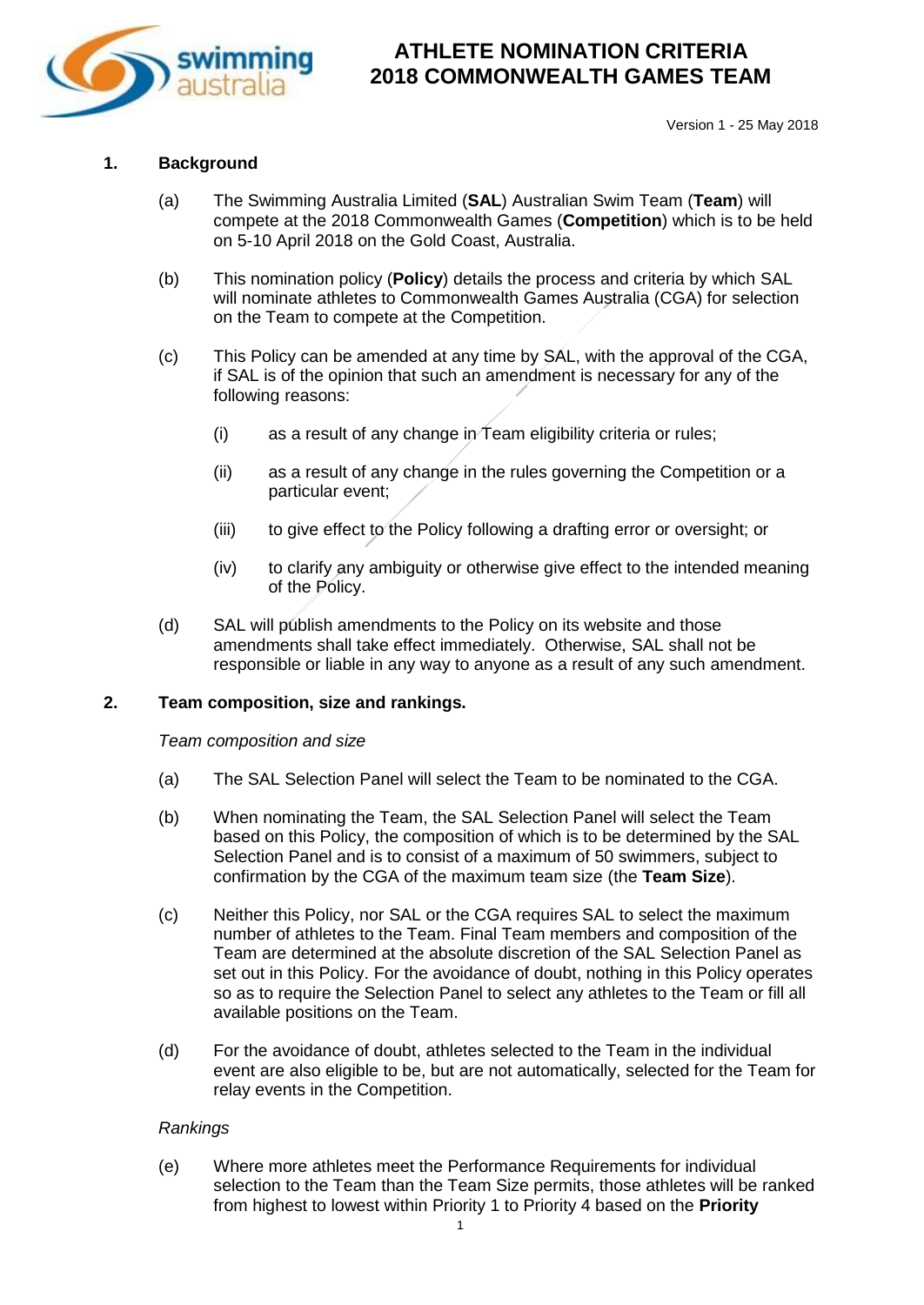

Version 1 - 25 May 2018

**System**, in individual events according to the 2017 "Swim Vortex two-per-nation world-ranking system (excluding Australians)" (**Ranking System**) with the number of top-ranked athletes equal to the Team Size being selected to the Team.

- (f) In the event of a tie for the final position on the Team based on the Ranking System, then the 2018 FINA point score(s) for the tied athletes will be used to separate the tied athletes.
- (g) If the tied athletes remain tied on the 2018 FINA point score, then the SAL Selection Panel will nominate the athlete(s) to the Team from the tied athletes at their absolute discretion, in accordance with the discretion and Factors provided at clauses [4\(h\)](#page-2-0) and [4\(i\)](#page-2-1)

### **3. Eligibility Criteria**

To be eligible for selection in the Team for the Competition, an athlete must:

- (a) be an Australian citizen who is eligible to represent Australia at the Competition as per FINA General Rule 2;
- (b) meet all eligibility rules, including any age requirements, imposed by FINA (if applicable);
- (c) meet the Performance Requirements applicable to the event in question; and
- (d) be a registered member of, and in good standing with, SAL.
- (e) Have not breached CGA Anti-Doping By-Law, unless the athlete has already been sanctioned by the breach and completed the sanction imposed
- (f) Have not by their actions or omissions brought themselves or their Sport into disrepute; and
- (g) Sign the 2018 Commonwealth Games Team Agreement.

#### **4. Athlete Selection Process and Criteria**

The requirements to be met in order to be considered for selection (**Performance Requirements**) for different events at the Competition are as follows and are subject at all times to adjustments to the Team due to:

- (a) Extenuating Circumstances under clause [5;](#page-3-0) and
- (b) the Team Size and Ranking System under clause [2.](#page-0-0)

### *Priority 1 - Individual Olympic Events*

(c) The first, second and third placed eligible athletes in the 'A' Final of an individual Olympic event at the 2018 Hancock Prospecting Australian Swimming Selection Trials **(Selection Trials)** will be selected to the Team subject to the time that they swim in the 'A' Final equalling or beating the SAL Qualifying Time for that event listed in Appendix 1. An athlete that equals or beats the SAL A Qualifying Time will be a Priority 1 athlete.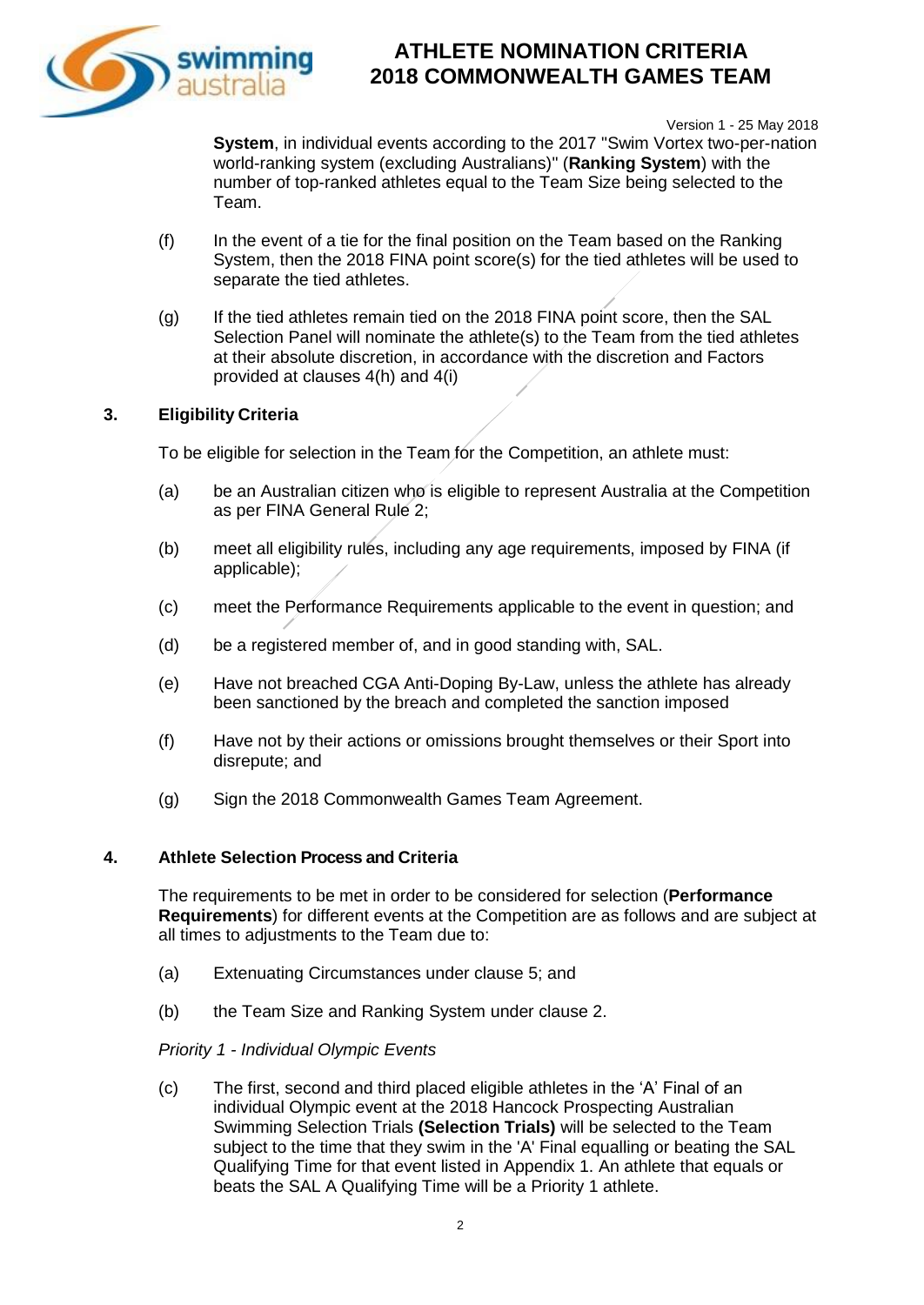

#### Version 1 - 25 May 2018

#### *Priority 2 - Relay Events*

(d) The following criteria will apply to determine the selection of athletes for the following events at the sole and absolute discretion of SAL Selection Panel.

#### *Medley Relay*

- (e) The Medley Relay involves a 100m swim of each discipline, each by a different athlete.
- (f) The first and second placed eligible athletes in the 'A' Final in each of the 100m Freestyle, Backstroke, Breaststroke and Butterfly events at the Selection Trials, may be considered for selection to the Team for the Medley Relay.

#### *100m and 200m Freestyle Relay*

- (g) The first and second placed eligible athletes in the 'A' Final of the 100m and 200m Freestyle at the Selection Trials will be selected to the Team.
- <span id="page-2-0"></span>(h) The eligible athletes ranked 3rd-8th in the 'A' Final of the 100m and 200m Freestyle events at the Selection Trials may be considered for selection onto the Team as a "relay-only" athlete (**Relay Only**). In selecting the Relay Only athletes, the SAL Selection Panel at their absolute discretion may select the athletes, from those ranked 3rd-8th in the relevant 'A' Final, to fill the remaining positions in the Team at its absolute discretion. Without in any way limiting the discretion of SAL Selection Panel, in making a determination as to which of the athletes to select as Relay Only athletes under this clause, the SAL Selection Panel may consider the following factors (the **Factors**):
	- (i) past relay performances;
	- (ii) past relay skills;
	- (iii) performances at previous domestic and international events;
	- (iv) any other factors the SAL Selection Panel considers relevant
- <span id="page-2-1"></span> $(i)$  the discretion granted to the SAL Selection Panel in clause  $4(h)$  above is absolute and it need not be exercised. In exercising its discretion, the SAL Selection Panel may consider any Factor, or combination of Factors that is, in the opinion of the SAL Selection Panel, relevant for consideration when selecting athletes to the Team and may attribute whatever weight it deems appropriate to any particular Factor when making its decision. For the avoidance of doubt, the SAL Selection Panel is not required to consider, turn their mind to or rely on all the Factors in the exercise of their discretion to make a selection decision (for example, the SAL Selection Panel is therefore entitled to rely on one Factor, two Factors, three Factors, etc. or a combination of a number of Factors in the exercise of discretion to make a selection decision).

#### <span id="page-2-2"></span>Priority 3 - Non-Olympic Events

(j) The first, second and third placed eligible athletes in the 'A' Final of the Men's and Women's 50m Backstroke, 50m Breaststroke, 50m Butterfly at the Selection Trials will be selected to the Team subject to the time that they swim in the 'A' Final equalling or beating the SAL Qualifying Time for that event listed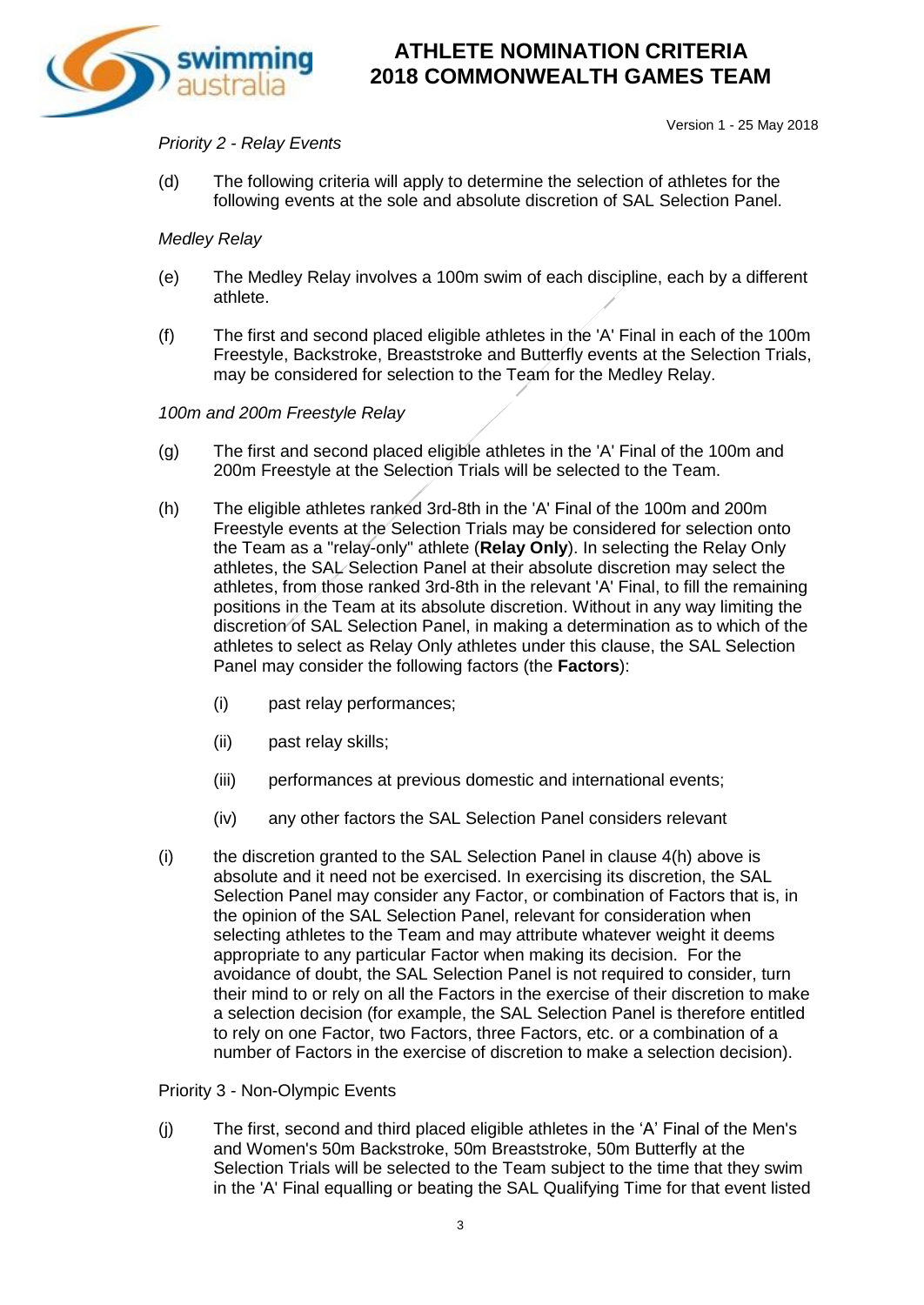

Version 1 - 25 May 2018 in Appendix 1. An athlete that equals or beats the SAL A Qualifying Time will be a Priority 3 athlete.

Priority 4 – All events

If three athletes are not selected under Priority 1, 2 or 3, then the first, second and third placed eligible athletes in the 'A' Final of all events at the Selection Trials will be selected to the Team subject to the time that they swim in the 'A' Final equalling or beating the SAL B Qualifying Time for that event listed in Appendix 1. An athlete that equals or beats the SAL B Qualifying Time will be a Priority 4 athlete.

- (k) If no athletes equal or beat the relevant SAL Qualifying Times, then no athlete will be selected to the Team for that relevant Individual Olympic Event (**Relevant Event**) based on the 'A' Final selection process. However, athletes selected to the Team for other Individual Events may be entered by the National Head Coach to compete in the Relevant Event at the Competition, subject to that athlete having met any applicable qualification time(s) for the Relevant Event. Any selection for a Relevant Event on the basis of this paragraph:
	- (i) may be made by the National Head Coach at its absolute discretion, which need not be exercised; and
	- (ii) is not capable of being appealed either under the Appeal Charter or otherwise.
- (l) In the case of a tie by two or more athletes in the 'A' Final of an individual Olympic event at the Selection Trials, and that tie is determinative of whether some of the tied athletes are selected to the Team and they swum a time in the 'A' Final that equals or betters the applicable SAL Qualifying Time listed in Appendix 1, a further race will be conducted at the Selection Trials between the tied athletes at a time to be determined by the Competition Technical Manager, with the winner of that race obtaining selection to the Team, and where a second place remains available in that event for the Team (for example, where three athletes are competing for two positions on the Team), the second placed athlete will be selected to the Team.

### <span id="page-3-0"></span>**5. Extenuating Circumstances**

- (a) Notwithstanding anything contained within this Policy, the Executive Manager, High Performance (EM, HP) may recommend to the SAL Selection Panel, and the SAL Selection Panel may make a change to the athletes selected to the Team for any event due to Extenuating Circumstances preventing an athlete from otherwise meeting the Performance Requirements.
- (b) Only Extenuating Circumstances which prevent an athlete from meeting the Performance Requirements will be considered. In considering the performances of athletes at the Selection Trials, the EM, HP at its absolute discretion, may recommend to the SAL Selection Panel that they give weight to Extenuating Circumstances.
- (c) For the purposes of this Policy, "Extenuating Circumstances" means:
	- (i) injury or illness;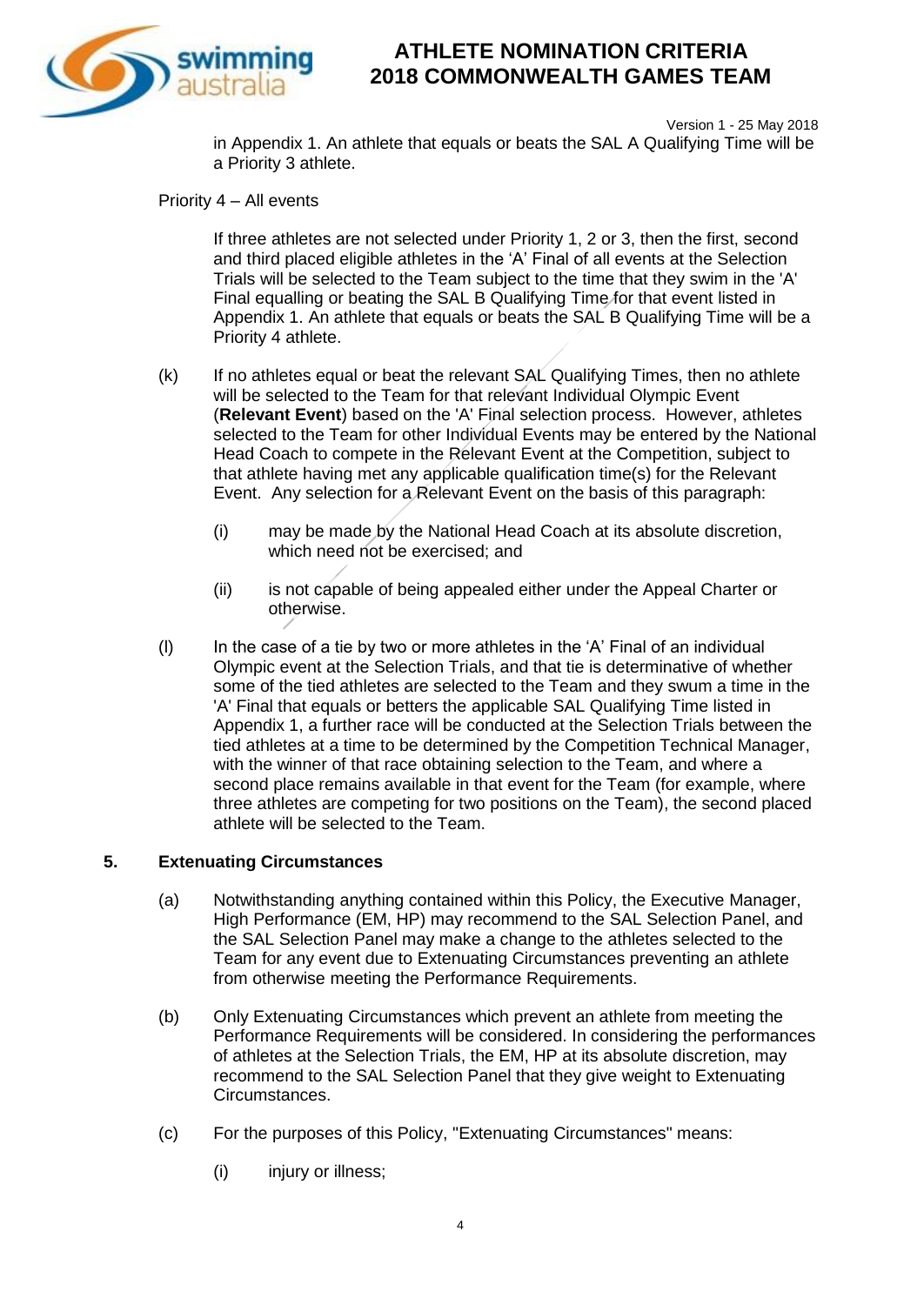

- Version 1 25 May 2018
- (ii) equipment failure (where applicable);
- (iii) travel delays;
- (iv) bereavement or disability arising from death or serious illness of an immediate family member;
- (v) an unanticipated event occurring at the Selection Trials; and/or
- (vi) any other factors reasonably considered by the EM. HP at its absolute discretion, may recommend to the SAL Selection Panel to constitute Extenuating Circumstances.
- (d) A decision in each case of Extenuating Circumstances will be made by the Selectors on an individual basis.

#### **6. Appeals**

- (a) Subject to clause [6\(b\),](#page-4-0) Athletes may appeal their non-selection to the Team by the SAL Selection Panel. Appeals will be conducted in accordance with, and governed by, the procedures provided in the SAL Appeal Charter.
- <span id="page-4-0"></span>(b) Decisions by the SAL Selection Panel relating to:
	- (i) Relevant Events made under clause 4(d) of the Policy; and
	- (ii) the non-Olympic events made under clause [0](#page-2-2) of the Policy,

are not subject to any right of appeal under the SAL Appeal Process or otherwise.

#### **7. Withdrawal**

- (a) Should an athlete withdraw from the Team following their selection in the Team, the EM, HP may request that the SAL Selection Panel nominate a replacement to the CGA for approval. The SAL Selection Panel may nominate any athlete at its absolute discretion provided the replacement athlete satisfies the Eligibility Criteria in Clause 3, has met the relevant SAL Qualifying Time, and in making its decision the SAL Selection Panel is again granted the discretion granted to it at clause [4\(h\)](#page-2-0) and [4\(i\).](#page-2-1)
- (b) Once CGA has considered a nomination and confirmed selection to the Team, it is entirely a matter for CGA as to whether it de-selects from the team and/or selects a replacement athlete to the Team.

#### **8. Team Membership**

- (a) Athletes selected to the Team are to sign a CGA and SAL Team Agreement to confirm their selection and agree to be bound by its terms and conditions.
- (b) Athletes agree that the SAL Selection Panel may recommend to the CGA an athlete be removed from the Team at any time and immediately on notice to the relevant athlete where:
	- (i) that athlete has not met SAL's requirements in relation to training and participation in training camps as required by SAL;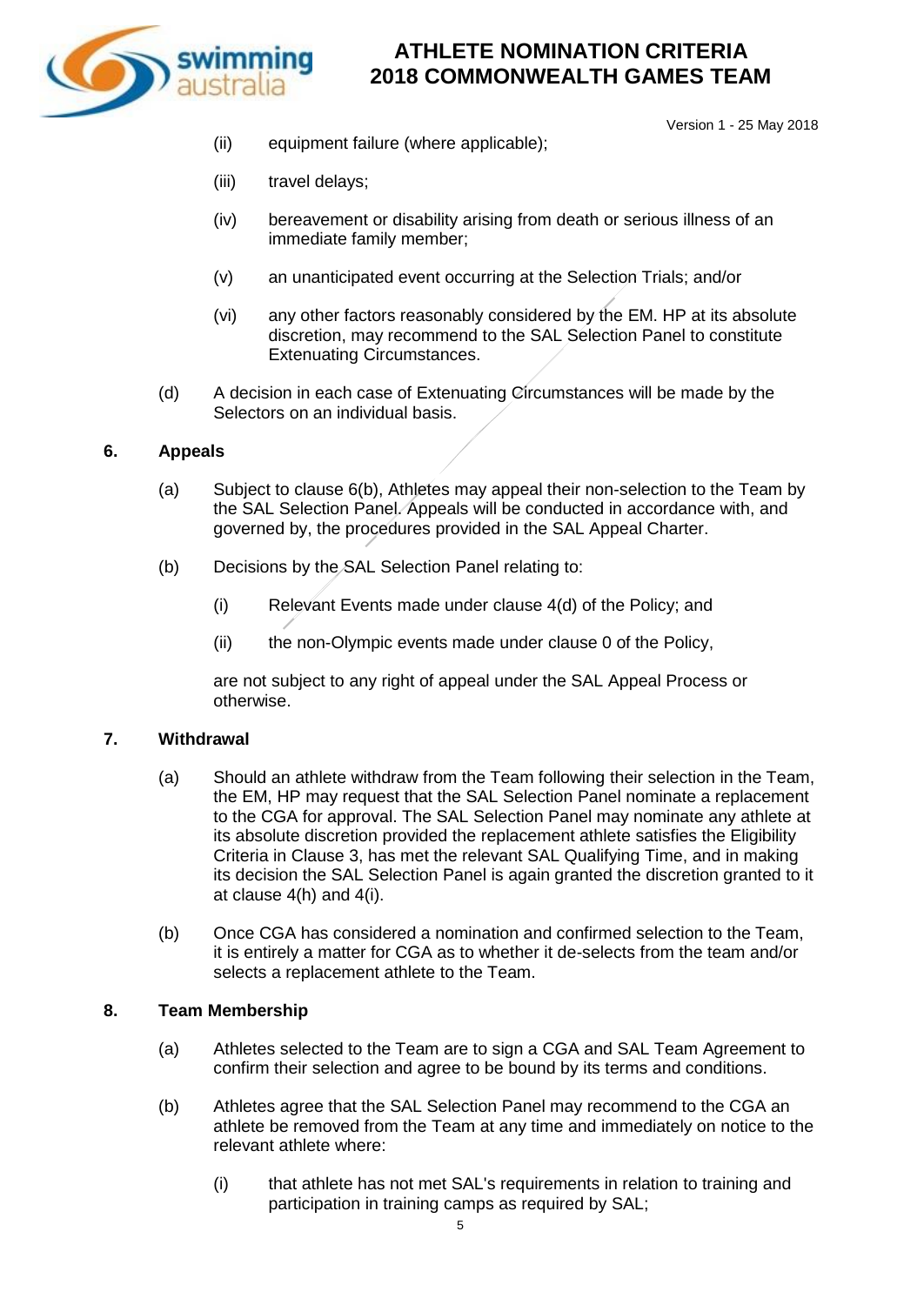

Version 1 - 25 May 2018

- (ii) the SAL Selection Panel is not satisfied that the athlete is appropriately committed to training and has achieved and is maintaining an appropriate level of health and fitness to achieve their peak performance at the Competition; and
- (iii) that athlete has not completed, signed and returned to the SAL the Team Agreement, Medical and Next of Kin form and a guardian form (where applicable) as required by SAL.
- (c) Once CGA has considered a nomination and confirmed selection to the Team, it is entirely a matter for CGA as to whether it de-selects an athlete from the Team.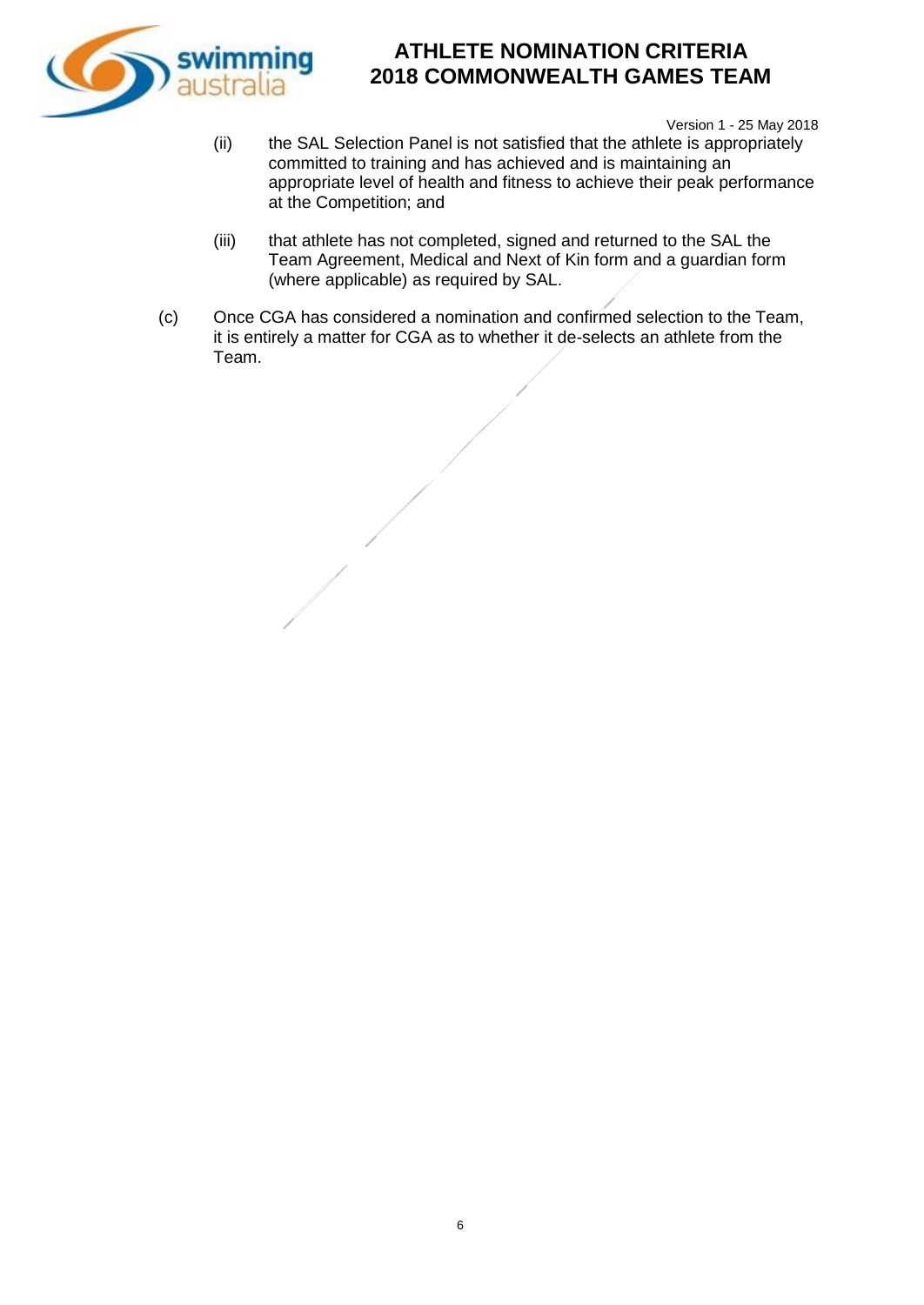

Version 1 - 25 May 2018

#### **APPENDIX 1 QUALIFYING TIMES**

| 2018 Commonwealth Games Qualifying Times |              |              |              |              |
|------------------------------------------|--------------|--------------|--------------|--------------|
| <b>SELECTION EVENTS</b>                  | <b>MEN</b>   |              | <b>WOMEN</b> |              |
|                                          | <b>SAL A</b> | <b>SAL B</b> | <b>SAL A</b> | <b>SAL B</b> |
| 50m Freestyle                            |              | 22.47        |              | 25.18        |
| 100m Freestyle                           |              | 48.93        |              | 54.90        |
| 200m Freestyle                           |              | 1:47.73      |              | 1:58.68      |
| 400m Freestyle                           |              | 3:48.15      |              | 4:10.57      |
| 800m Freestyle                           |              |              |              | 8:36.56      |
| 1500m Freestyle                          |              | 15:12.79     |              |              |
|                                          |              |              |              |              |
| 50m Backstroke                           |              | 25.29        |              | 28.52        |
| 100m Backstroke                          |              | 54.06        |              | 1:00.61      |
| 200m Backstroke                          |              | 1:58.55      |              | 2:11.53      |
|                                          |              |              |              |              |
| 50m Breaststroke                         |              | 27.51        |              | 31.22        |
| 100m Breaststroke                        |              | 1:00.35      |              | 1:07.58      |
| 200m Breaststroke                        |              | 2:11.11      |              | 2:25.91      |
|                                          |              |              |              |              |
| 50m Butterfly                            |              | 23.67        |              | 26.49        |
| 100m Butterfly                           |              | 52.29        |              | 58.48        |
| 200m Butterfly                           |              | 1:57.28      |              | 2:09.77      |
|                                          |              |              |              |              |
| 200 IM                                   |              | 2:00.22      |              | 2:13.41      |
| 400 IM                                   |              | 4:17.90      |              | 4:43.06      |

The SAL A time will be the equivalent to 8<sup>th</sup> into the final at the 2017 FINA World Championships. The SAL B time will be the equivalent to the FINA A time for the 2017 FINA World Championships.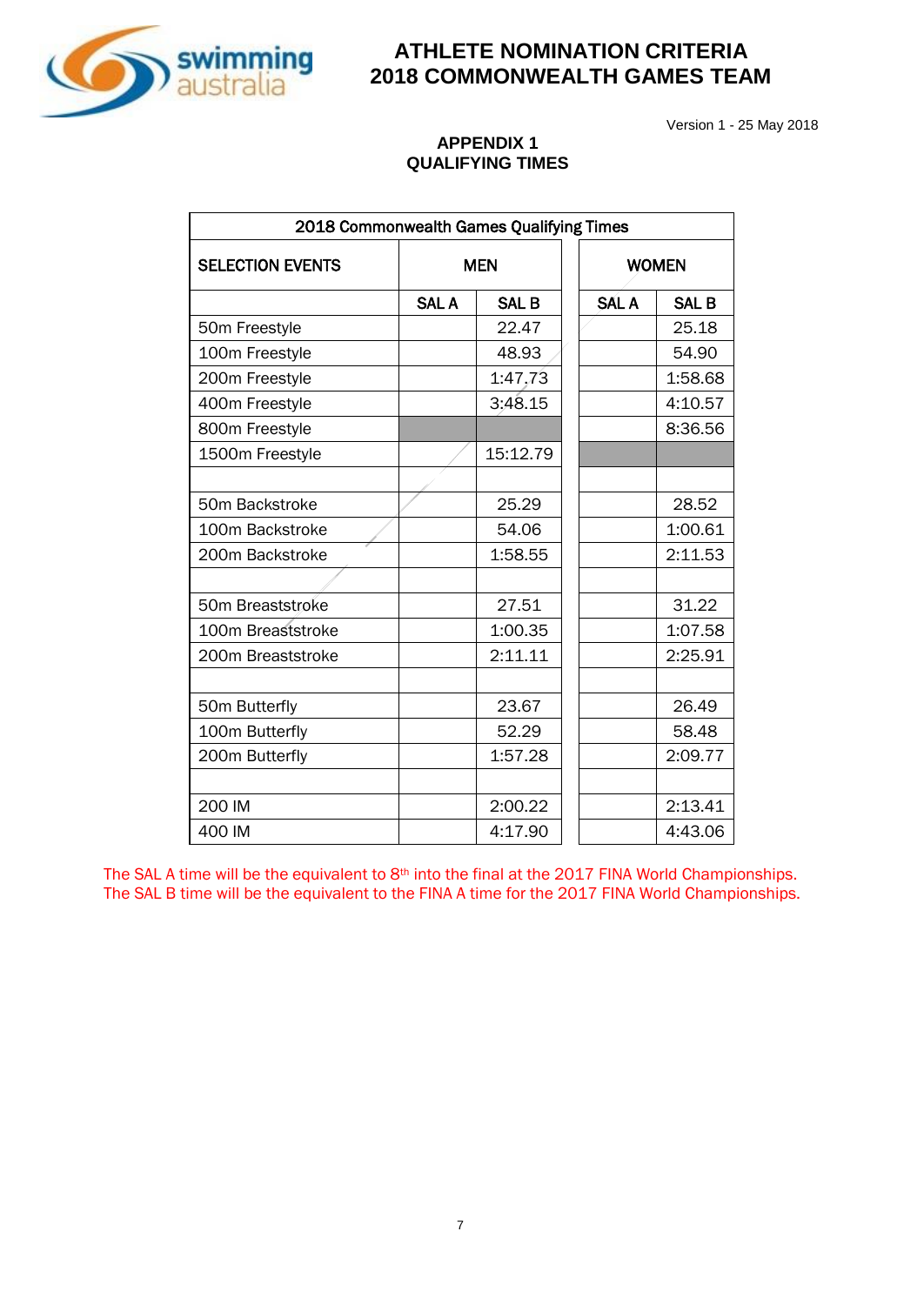

Version 1 - 25 May 2018

### **APPENDIX 2 PRIORITY SYSTEM AND RANKING SYSTEM**

The Priority System operates as follows:

### **Introduction**

- 1. During the relevant qualifying event (as specified in clause 4(c) of the Policy), athletes who equal or beat:
	- (a) the SAL A Qualifying Time are to be **Priority 1 or 3 Athletes** (depending on the event)**.**
	- (b) the SAL B Qualifying Time but do not equal or beat the SAL A Qualifying Time are to be **Priority 4 Athletes**.
- 2. After the relevant qualifying event, the number of Priority 1, 2, 3 and 4 Athletes will be determined.
- 3. Where there is a reference to athletes being "ranked" in the Priority System, that ranking is done so in accordance with the Priority Ranking of the athletes as set out in the Ranking System section of this Appendix 2.

### **Selection**

- 4. Where the number of Priority 1 Athletes is less than the Team Size:
	- (a) all Priority 1 Athletes are nominated to the Team;
	- (b) the number of positions in the Team remaining is determined (**Remaining Positions**) and these Remaining Positions are filled by the number of topranked Priority 2 Athletes which is equal to the Remaining Positions; and
	- (c) any remaining Priority 2 Athletes are not nominated to the Team.
- 5. Where the number of Priority 1 Athletes is equal to the Team Size:
	- (a) all Priority 1 Athletes are nominated to the Team; and
	- (b) no Priority 2 Athletes are nominated to the Team.
- 6. Where the number of Priority 1 Athletes is more than the Team Size:
	- (a) the number of top-ranked Priority 1 Athletes which is equal to the Team Size are nominated to the Team; and
	- (b) no Priority 2 Athletes are nominated to the Team.

### **Examples**

- 7. **Example 1**: If the Team Size is ten and there are six Priority 1 Athletes and seven Priority 2 Athletes then:
	- (a) the six Priority 1 Athletes are nominated to the Team;
	- (b) the Priority 2 Athletes are all ranked; and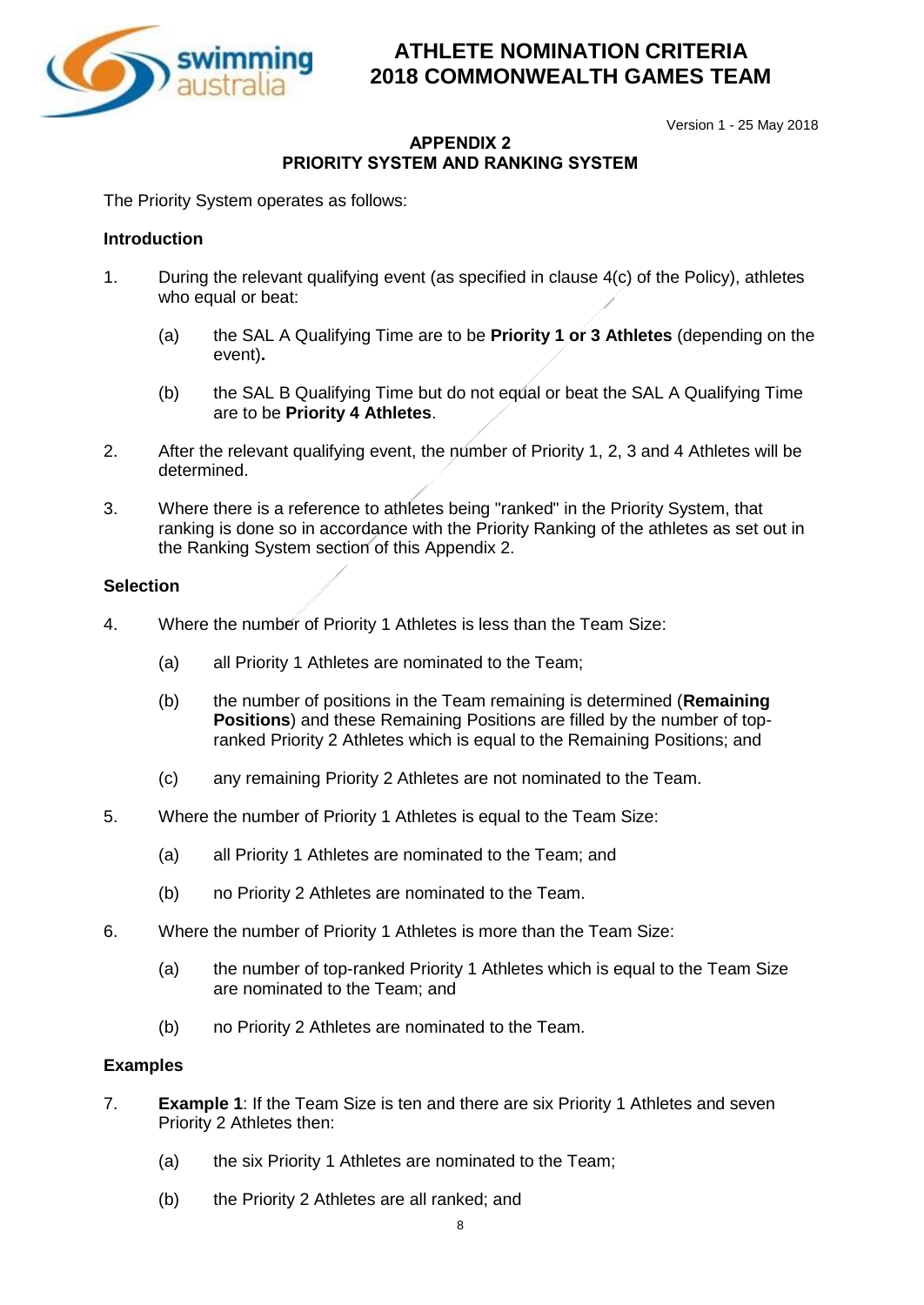

Version 1 - 25 May 2018

- (c) the top four-ranked Priority 2 Athletes are nominated to the Team. The remaining three Priority 2 Athletes are not selected to the Team.
- 8. **Example 2**: If the Team Size is ten and there are twelve Priority 1 Athletes and seven Priority 2 Athletes then:
	- (a) the Priority 1 Athletes are all ranked;
	- (b) the top ten-ranked Priority 1 Athletes are nominated to the Team. The remaining two Priority 1 Athletes are not selected to the Team.
	- (c) the seven Priority 2 Athletes are not nominated to the Team.

### **The Ranking System**

The FINA two-per-nation world-ranking system (excluding Australians) operates as follows:

- 9. The Ranking System is used to give each Priority 1, Priority 2, Priority 3 and Priority 4 Athlete a ranking against each other athlete in that Priority. It allows athletes who compete in different events to be compared by determining who has a higher ranking in their particular event.
- 10. When ranking athletes, their time swum in the final of the applicable event at the Selection Trials is used.
- 11. That athlete's time is compared to the 2017 world rankings excluding Australians for that event.
- 12. The two-per-nation limit means that a maximum of two from a country can be ranked ahead of an athlete. For example, if an athlete is ranked 5th in the world based on the times considered at section 10 above, but athletes 1-4 are all from the USA, that athlete's ranking will be 3. That athlete will then have their world ranking for that event (**Event Rank**).
- 13. All athletes that finish ahead of an athlete in A Final will be included in the rankings and be ranked ahead of an athlete. For example, if an athletes two per nation rank is  $6<sup>th</sup>$ based on section 12 above, but they are the second placed athlete in that event than that athlete's ranking will be 7. That athlete will then have their world ranking for that event (**Event Rank**).
- 14. Where material to a selection (for example under 5(c) and 7(a) above), each athlete in the relevant priority is ranked in this manner and given their Event Rank.
- 15. The Event Rank of each athlete in the relevant priority is then compared with all athletes in the priority (with the lower number for an Event Rank being the best) so that each athlete has a ranking in their priority (**Priority Ranking**).
- 16. The athletes selected to the Team will be the number of athletes, in order of Priority Ranking, that are equal to the number of positions to be filled. For example, if there were six positions to be filled, the top six ranked athletes by Priority Ranking are selected to the Team.
- 17. Where two or more athletes have the same Event Rank, and that Event Rank is material to selection to the Team (for example if the number of positions to be filled is 10 and athletes with a Priority Ranking of 9-11 had the same Event Rank), then the